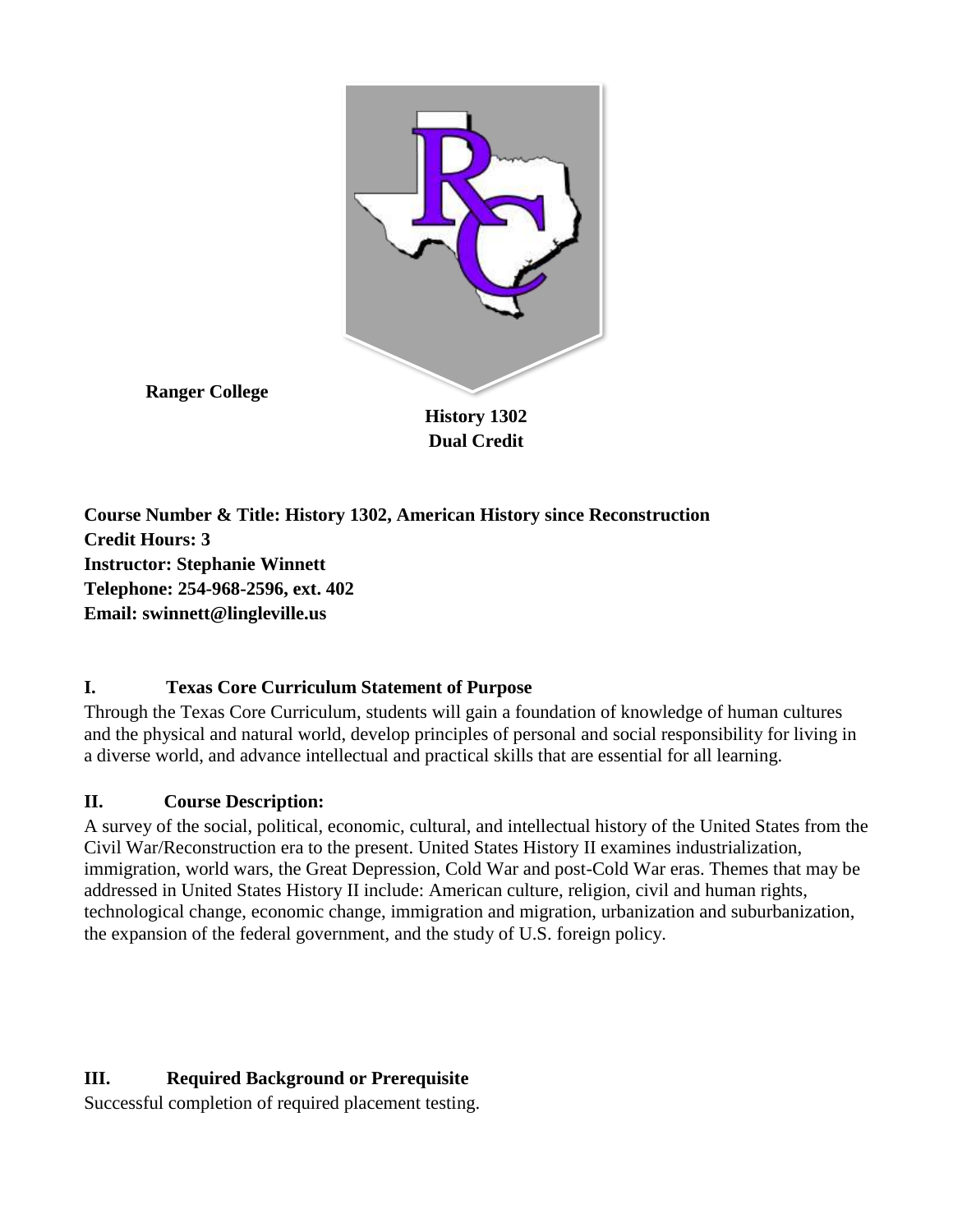## **IV. Textbook/Reading Material**

Brands, Breen, Williams, and Gross. *American Stories: A History of the united States,* Combined Volume. Pearson,2015 , 3rd edition.

ISBN:13: 978-0-205-95842-9 (paperback combined volume)

#### **V. Course Purpose**

Courses in this category focus on the consideration of past events and ideas relative to the United States, with the option of including Texas History for a portion of this component area. Courses involve the interaction among individuals, communities, states, the nation, and the world, considering how these interactions have contributed to the development of the United States and its global role.

#### **VI. Learning Outcomes**

Create an argument through the use of historical evidence. Analyze and interpret primary and secondary sources. Analyze the effects of historical, social, political, economic, cultural, and global forces on this period of United States history.

#### **VII. Core Objectives**

This course meets the following of the six Core Objectives established by Texas:

☒ **Critical Thinking Skills (CT) –** Creative thinking, innovation, inquiry, and analysis; evaluation and synthesis of information

 $\boxtimes$  **Communication Skills (COM)** – effective development, interpretation and expression of ideas through written, oral, and visual communication

☐ **Empirical and Quantitative Skills (EQS) –** The manipulation and analysis of numerical data or observable facts resulting in informed conclusions

 $\Box$  **Teamwork (TW)** – The ability to consider different points of view and to work effectively with others to support a shared purpose or goal

☒ **Social Responsibility (SR) –** Intercultural competence, knowledge of civic responsibility, and the ability to engage effectively in regional, national, and global communities

 $\boxtimes$  **Personal Responsibility (PR)** – The ability to connect choices, actions, and consequences to ethical decision-making

#### **VIII. Methods of Instruction**

Lecture, class discussion, and audio-visual materials.

#### **IX. Methods of Assessment**

- Weekly questions from the reading material will be assigned through Google Classroom on a Google Form.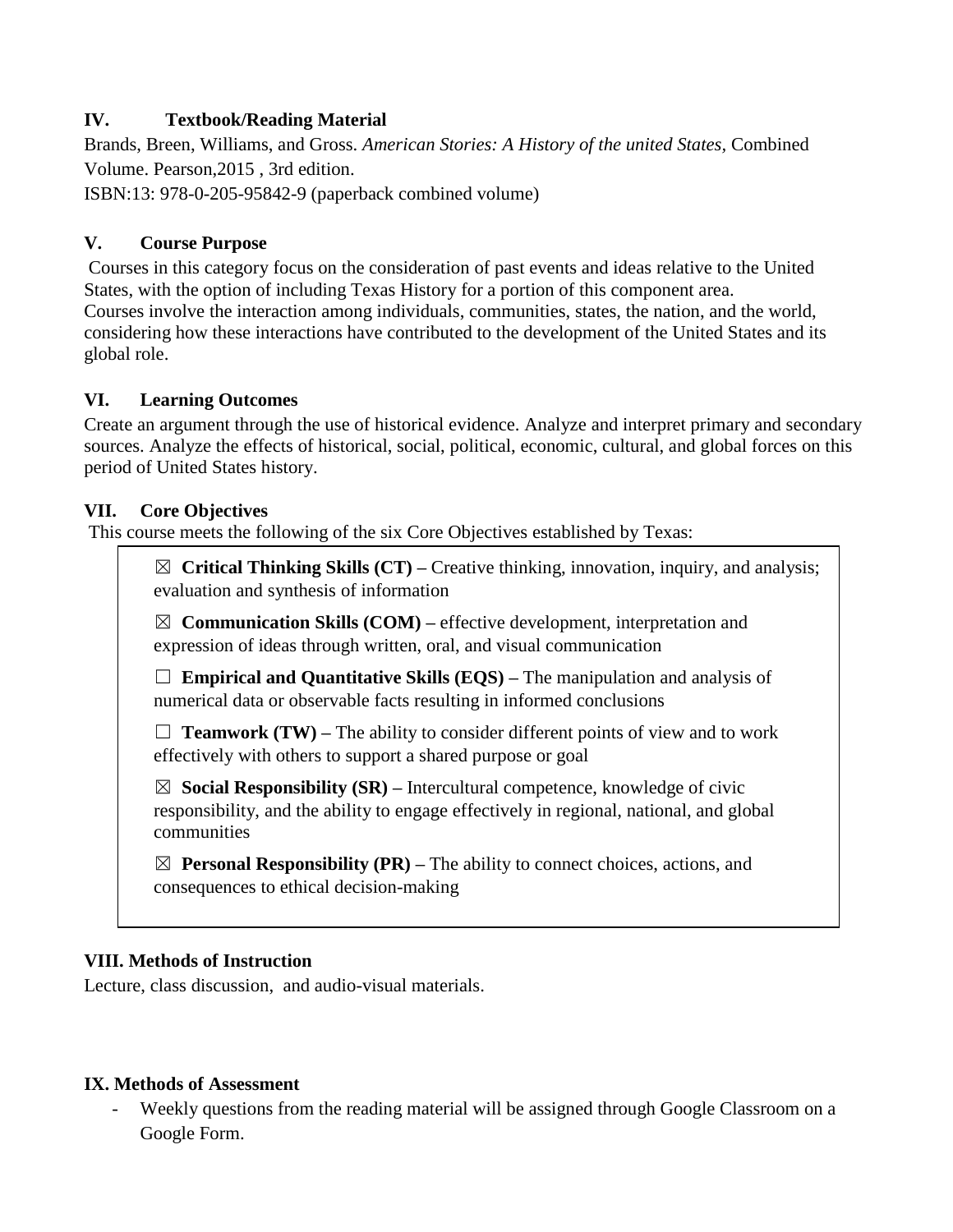- Weekly quizzes (multiple choice, short answer, and vocabulary) to assess comprehension of concepts, events, and impact.
- (3) article reviews
	- Students must find academically valid historical articles
	- Students must critically critique the article based on established criteria

Grading scale:  $A = 90-100\%$   $B = 80-89$   $C = 70-79$   $D = 60-69$   $F = Below 60$ 

### **X. Attendance/Tardiness/Policies**

A. Class attendance is required and expected. Success in this course depends heavily on your physical presence. Knowledge will be gleaned from class discussion as well as the reading material. Must be present to win. Students should alert the instructor to their absence as soon as they are able via email or phone.

B. Class Participation is required. Students are expected to keep up with the reading material and participate in class discussions/debates/soapbox sessions/and any other instance where we can challenge one another and have an opinionated good time.

C. Make-Up Work/Missed Quizzes & Exams

- i. Missed Reading Quizzes must be made up within one week.
- ii. Exams may only be made-up outside our normal class time

D. Cell Phones—students are permitted to have their cellphones in class, but the devices must be on SILENT (not vibrate). If students are observed using their devices to a point of distraction, I will confiscate the device and return it after class. There will be specified times when devices will be permitted for research purposes.

E. Academic Dishonesty—Any student caught cheating on ANY assignment, anywhere, anytime will earn the grade of "F" on that assignment without a chance to redo or re-take.

Plagiarism is academically dishonest, disrespectful, and inexcusable. When in doubt, give credit. If the student is ever unsure how to proceed within an essay or has a question regarding potential plagiarism, they should contact the instructor and simply *ASK*.

## **XI. Course Outline/Schedule**

#### **Assignment**